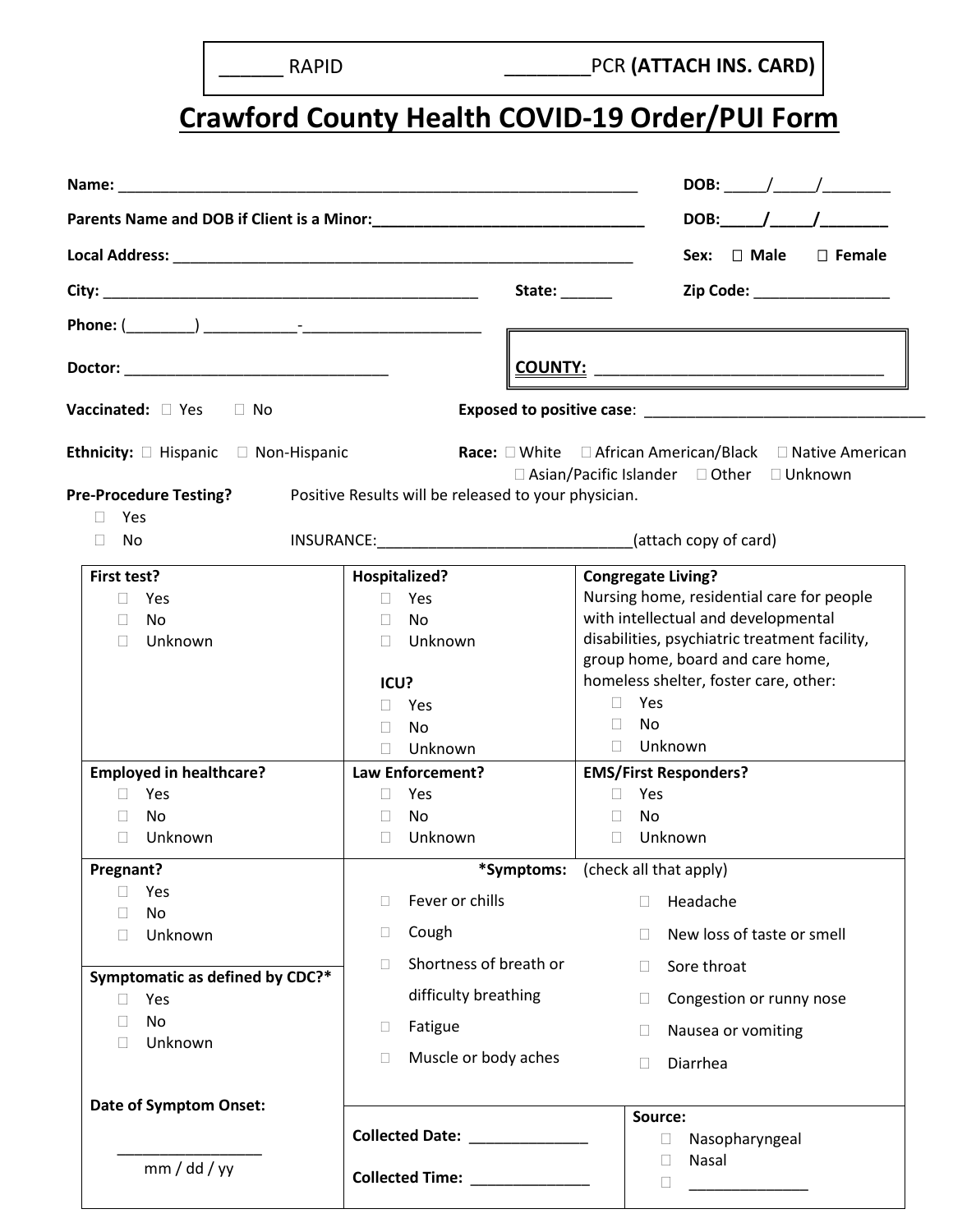| *** THIS PAGE TO BE COMPLETED BY THE NURSE ***                                                                |  |  |
|---------------------------------------------------------------------------------------------------------------|--|--|
| Test Requested: COVID-19 Ag Card (Rapid Test)                                                                 |  |  |
| Device: BinaxNOW Ag Card                                                                                      |  |  |
| <b>Facility: Crawford County Health Department</b><br>202 N Christopher Boulevard<br>Robinson, Illinois 62454 |  |  |
| CLIA #: 14D888023                                                                                             |  |  |
| Specimen Source: Nasal Swab                                                                                   |  |  |

| SPECIMEN/CARD #      |  |
|----------------------|--|
| Date Test Performed: |  |
| Time Test Performed: |  |

TEST RESULT:\_\_\_\_\_\_\_\_\_\_\_\_\_\_\_\_\_\_\_\_\_\_\_\_\_\_\_\_\_\_\_\_\_\_\_\_\_\_\_\_\_\_\_\_\_

Nurse:\_\_\_\_\_\_\_\_\_\_\_\_\_\_\_\_\_\_\_\_\_\_\_\_\_\_\_\_\_\_\_\_\_\_\_\_\_\_\_\_\_\_\_\_\_\_\_\_\_\_

| $C2$ II<br>$\mathbf{H}$<br>Calicu. |  | ົ | ິ |
|------------------------------------|--|---|---|
|------------------------------------|--|---|---|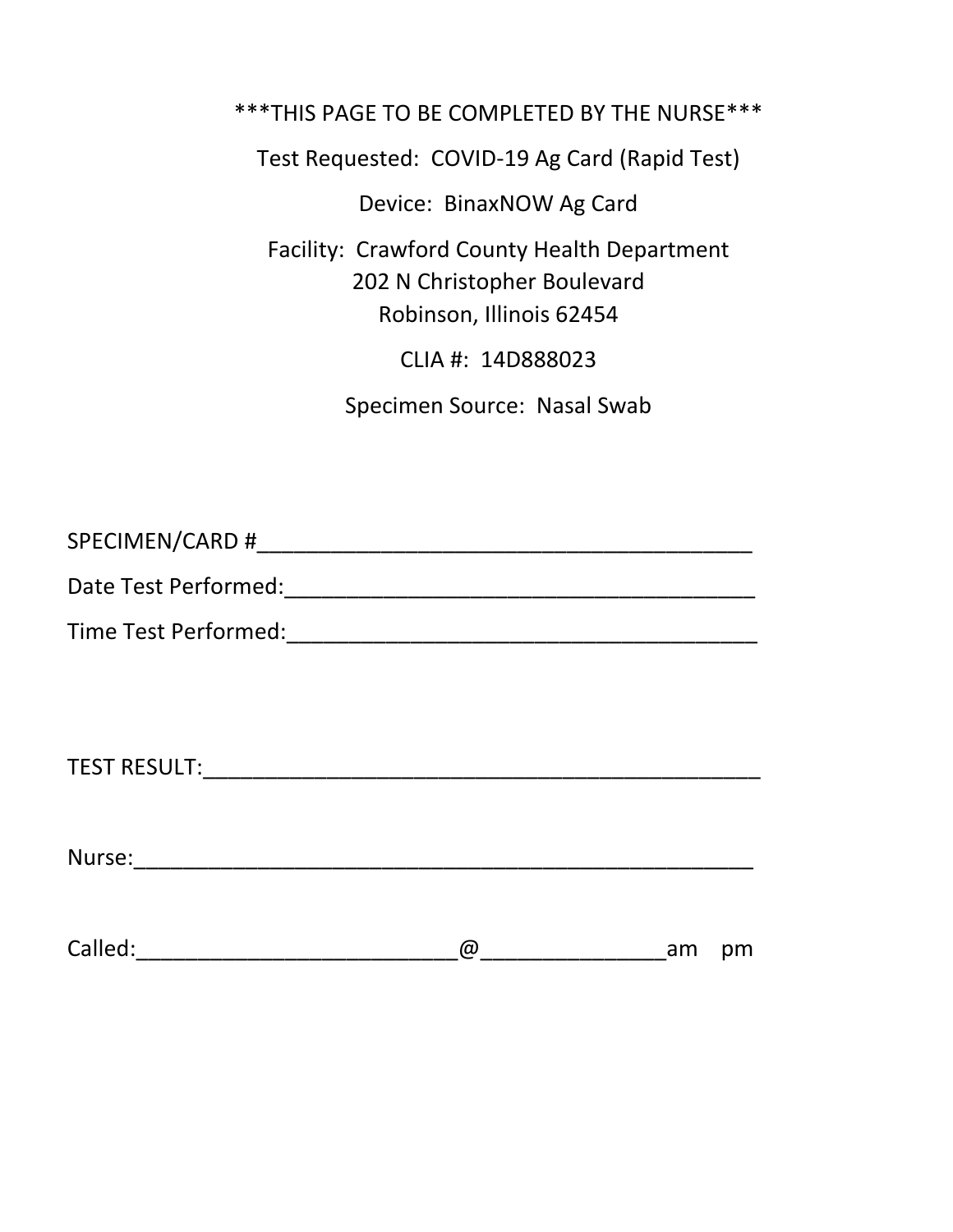### **AUTHORIZATION AND INFORMED CONSENT FOR CORONAVIRUS (COVID-19) TESTING**

Please carefully read the following informed consent:

I voluntarily consent and authorize Crawford County Health Department (CCHD) to conduct collection, testing and analysis for the purposes of a COVID-19 diagnostic test.

I acknowledge and understand that my COVID-19 diagnostic test will require the collection of an appropriate sample using a NASAL SWAB as ordered by an authorized medical provider or public health official.

I authorize my test results to be disclosed to the county, state or to any other governmental entity as may be required by law.

I acknowledge that a positive test is an indication that I must continue to self-isolate in an effort to avoid infecting others.

I understand the testing unit is not acting as my medical provider. Testing does not replace treatment by my medical provider. I assume complete and full responsibility to take appropriate action with regards to my test results. I agree I will seek medical advice, care and treatment from my medical provider if I have questions or concerns, or if my condition worsens.

I understand that, as with any medical test, there is the potential for false positive or false negative test results can occur.

I, the undersigned, have been informed about the test purpose, procedures, possible benefits and risks, and I have received a copy of this informed consent. I have been given the opportunity to ask questions before I sign, and I have been told that I can ask other questions at any time. I voluntarily agree to testing for COVID-19.

#### PATIENT RIGHTS AND PRIVACY PRACTICES

Disclosure to Government Authorities: I acknowledge and agree that CCHD may disclose my test results and associated information to appropriate county, state or other governmental and regulatory entities as may be permitted by law.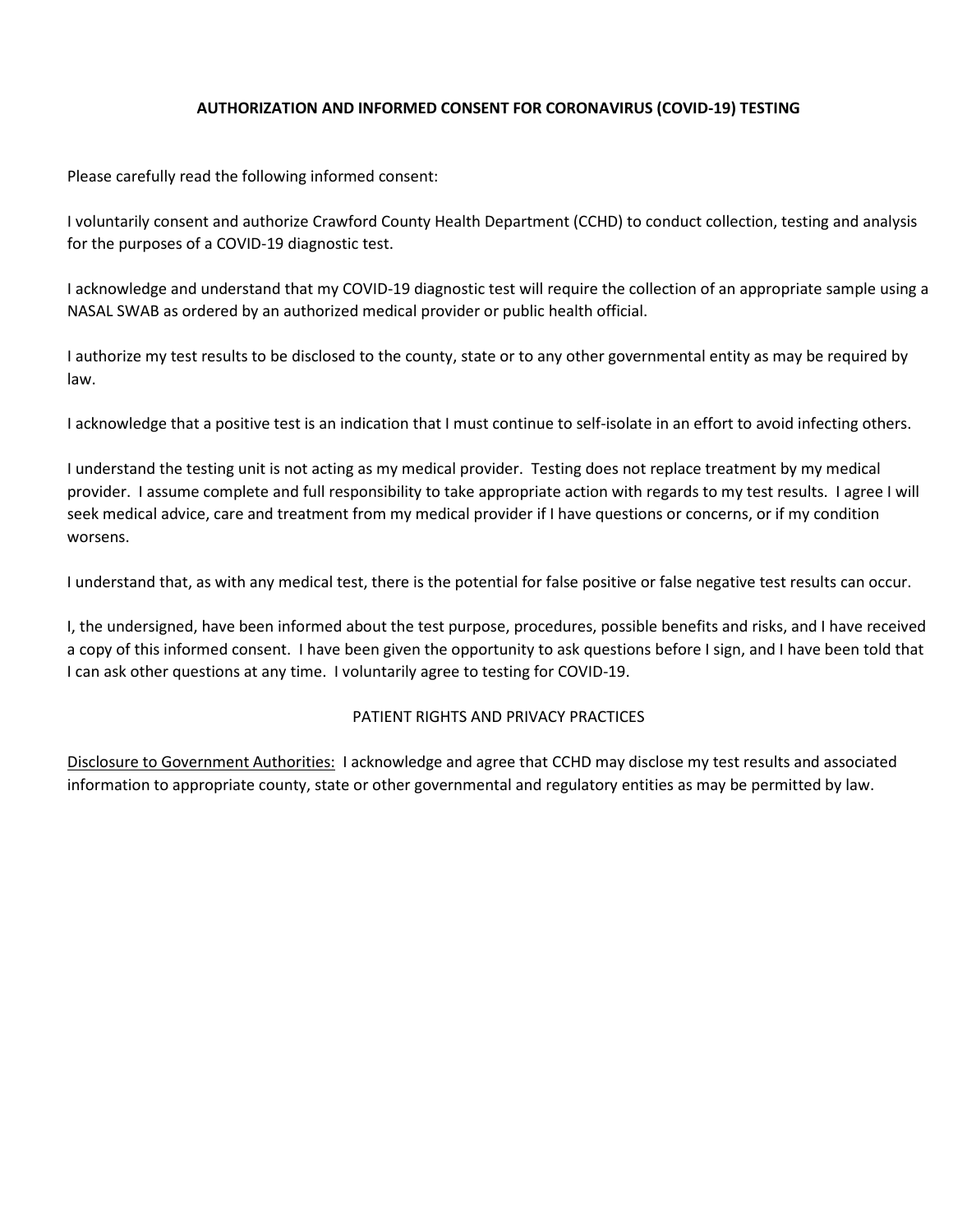#### **RELEASE**

To the fullest extent permitted by law, I hereby release, discharge and hold harmless, including, without limitation, any its respective officers, directors, employees, representatives and agents from any and all claims, liability, and damages, of whatever kind or nature, arising out of or in connection with any act or omission relating to my COVID-19 test results.

#### **AGREEMENT FOR SELF-ISOLATION**

The local health jurisdiction has determined that if you are under suspicion for having COVID-19 due to symptoms and testing request, that it is necessary to be placed in isolation in order to prevent the transmission of this infection. It is important for you to comply with this isolation Agreement in order to protect the public's health. Thank you for agreeing to cooperate.

Please carefully read and comply with the following statements:

I understand that I may be infected with the virus causing COVID-19 and that I meet criteria for isolation.

I agree that while I wait for my COVID-19 test results, I will remain in self-isolation.

I agree that if my COVID-19 test results are positive, I will remain isolated for 5 days from this day of testing OR until at least 5 days after my symptom's onset **AND**

I agree I will stay on isolation until my symptoms have decreased **AND** I have been fever free for greater than 24 hours.

I agree that if my COVID-19 test results are negative, I will remain isolated until at least 72 hours after my symptoms have resolved.

I understand that if I am not isolated while ill, I could pose a substantial threat to the health of other persons.

I agree that I will not come into contact with any other person who is not isolated or ill due to potential COVID-19 infection.

I, the undersigned, have been informed about the test purpose, procedures, possible benefits and risks. By selecting the ACKNOWLEDGEMENT during the registration process for COVID-19 Diagnostic Testing by CCHD, I acknowledge and agree that I have read, understand and agreed to the statements contained within this form. I have been informed about the purpose of the COVID-19 diagnostic test, procedures to be performed, potential risks and benefits. I have been provided an opportunity to ask questions before proceeding with a COVID-19 diagnostic test, and I have been told that I can ask other questions at any time. I understand that if I do not wish to continue with the collection, testing or analysis of a COVID-19 diagnostic test, I may decline. I have read the contents of this form in tis entirety, and I voluntarily consent to undergo diagnostic testing for COVID-19.

\_\_\_\_\_\_\_\_\_\_\_\_\_\_\_\_\_\_\_\_\_\_\_\_\_\_\_\_\_\_\_\_\_\_\_\_\_\_\_\_\_\_\_\_\_\_\_\_ \_\_\_\_\_\_\_\_\_\_\_\_\_\_\_\_\_\_\_\_\_\_\_\_\_\_\_\_\_

Relationship to Patient: \_\_\_\_\_\_\_\_\_\_\_\_\_\_\_\_\_\_\_\_\_\_\_\_\_\_\_\_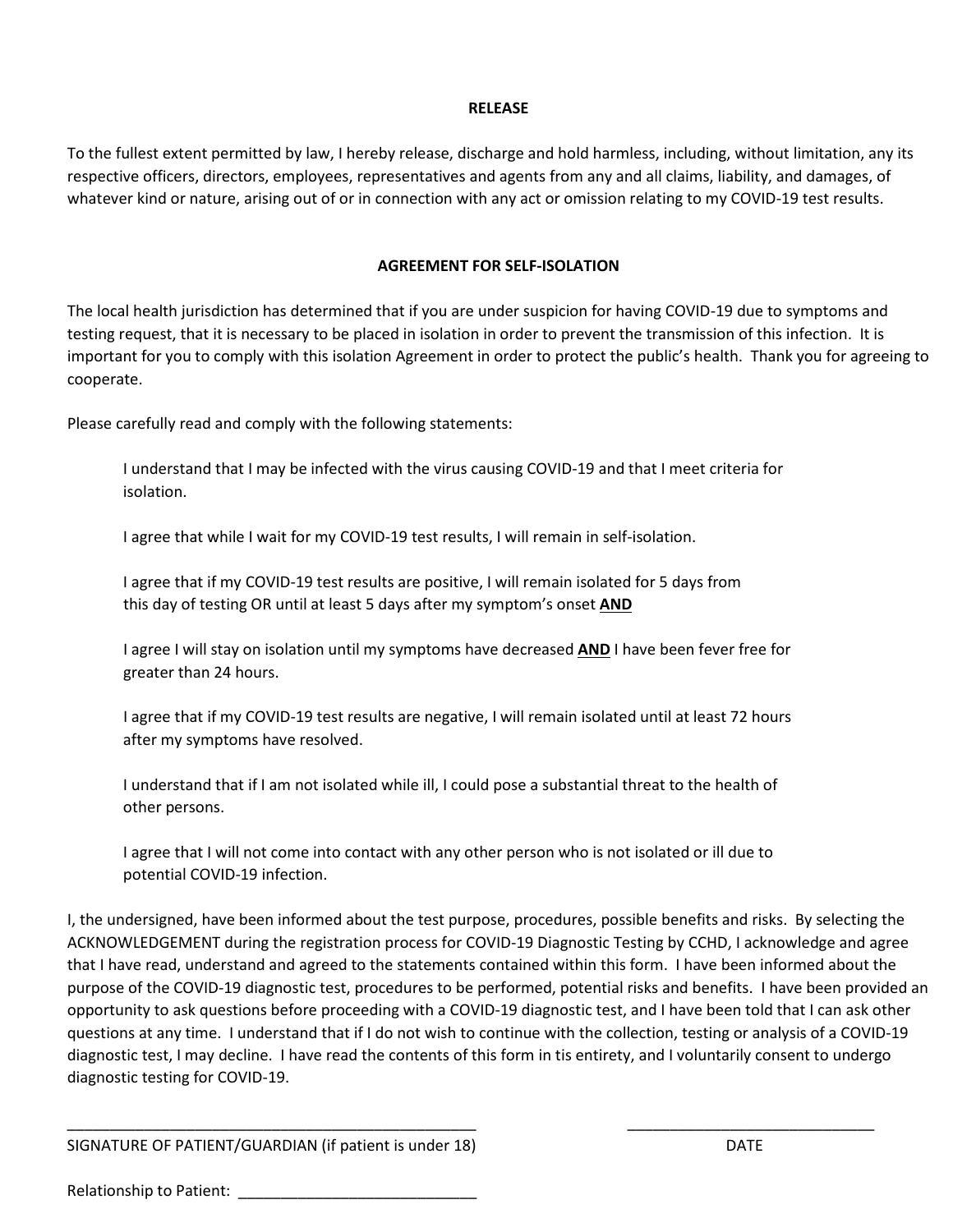## **Client Email/Texting Informed Consent Form**

## **1. Risk of using email/texting**

The transmission of client information by email and/or texting has a number of risks that clients should consider prior to the use of email and/or texting. These include, but are not limited to, the following risks:

a. Email and texts can be circulated, forwarded, stored electronically and on paper, and broadcast to unintended recipients.

b. Email and text senders can easily misaddress an email or text and send the information to an undesired recipient.

c. Backup copies of emails and texts may exist even after the sender and/or the recipient has deleted his or her copy.

d. Employers and on-line services have a right to inspect emails sent through their company systems.

e. Emails and texts can be intercepted, altered, forwarded or used without authorization or detection.

f. Email and texts can be used as evidence in court.

g. Emails and texts may not be secure and therefore it is possible that the confidentiality of such communications may be breached by a third party.

## **2. Conditions for the use of email and texts**

The Crawford County Health Department cannot guarantee but will use reasonable means to maintain security and confidentiality of email and text information sent and received. The Department is not liable for improper disclosure of confidential information that is not caused by the Department's intentional misconduct. Clients/Parent's/Legal Guardians must acknowledge and consent to the following conditions:

a. Email and texting is not appropriate for urgent or emergency situations. The Department cannot guarantee that any particular email and/or text will be read and responded to within any particular period of time.

b. Email and texts should be concise. The client/parent/legal guardian should call and/or schedule an appointment to discuss complex and/or sensitive situations.

c. All email will usually be printed and filed into the client's medical record. Texts may be printed and filed as well.

d. The Department will not forward client's/parent's/legal guardian's identifiable emails and/or texts without the client's/parent's/legal guardian's written consent, except as authorized by law.

e. Clients/parents/legal guardians should not use email or texts for communication of sensitive medical information.

f. The Department is not liable for breaches of confidentiality caused by the client or any third party.

g. It is the client's/parent's/legal guardian's responsibility to follow up and/or schedule an appointment if warranted.

## **3. Client Acknowledgement and Agreement**

I acknowledge that I have read and fully understand this consent form. I understand the risks associated with the communication of email and/or texts between the health department and me, and consent to the conditions and instructions outlined.